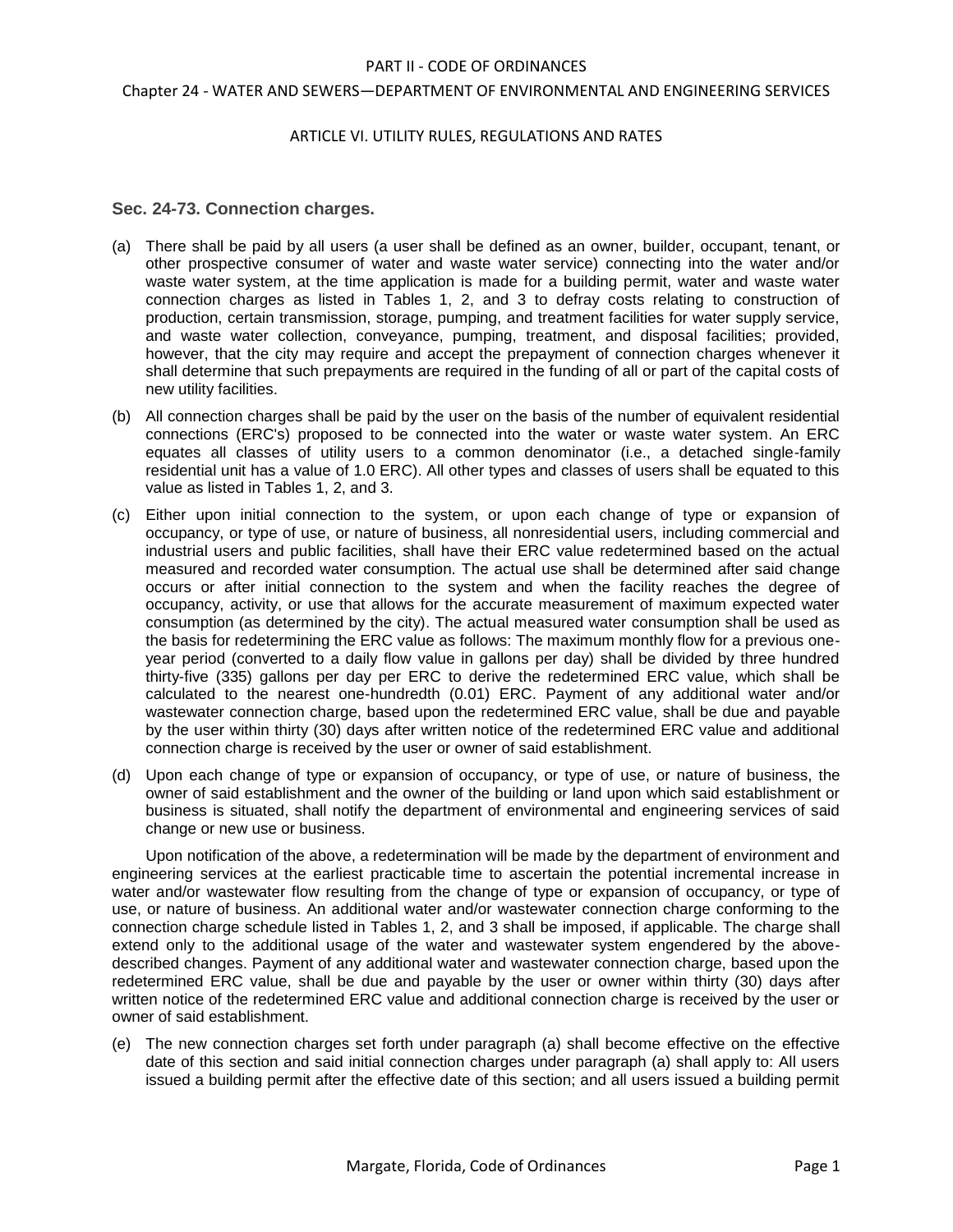### Chapter 24 - WATER AND SEWERS—DEPARTMENT OF ENVIRONMENTAL AND ENGINEERING SERVICES

## ARTICLE VI. UTILITY RULES, REGULATIONS AND RATES

prior to the effective date of this section and who have not connected to the system or become a customer within one hundred eighty (180) days after the effective date of this section.

Paragraphs (b), (c) and (d) shall apply to all users, irrespective of the date on which they have connected to the utility system of the City of Margate.

- All monies received by the city from water and waste water connection charges, plus interest, if any, shall be deposited in a utility capital improvement account and monies shall be expended from that account only for the purposes of:
	- (1) Extending, oversizing, or constructing new additions to:
		- a. Water supply facilities;
		- b. Water and waste water treatment plants;
		- c. Waste water collection systems;
		- d. Water distribution systems;
		- e. Water and waste water pumping systems and storage facilities;
		- f. Waste water disposal facilities;
		- g. Water and waste water sludge handling and disposal facilities.
		- h. Alternative water supply facilities and wastewater reuse facilities.
		- i. Any portion of debt service associated with debt issued to finance improvements listed above.
	- (2) Engineering, legal, and administrative expenses incurred in conducting the aforementioned projects and in establishing and administering the new connection charge program.
- (g) Failure to comply with this section shall be enforced:
	- (1) Pursuant to Section 1-8 of the City Code;
	- (2) By termination of water and/or waste water; or
	- (3) By both (1) and (2).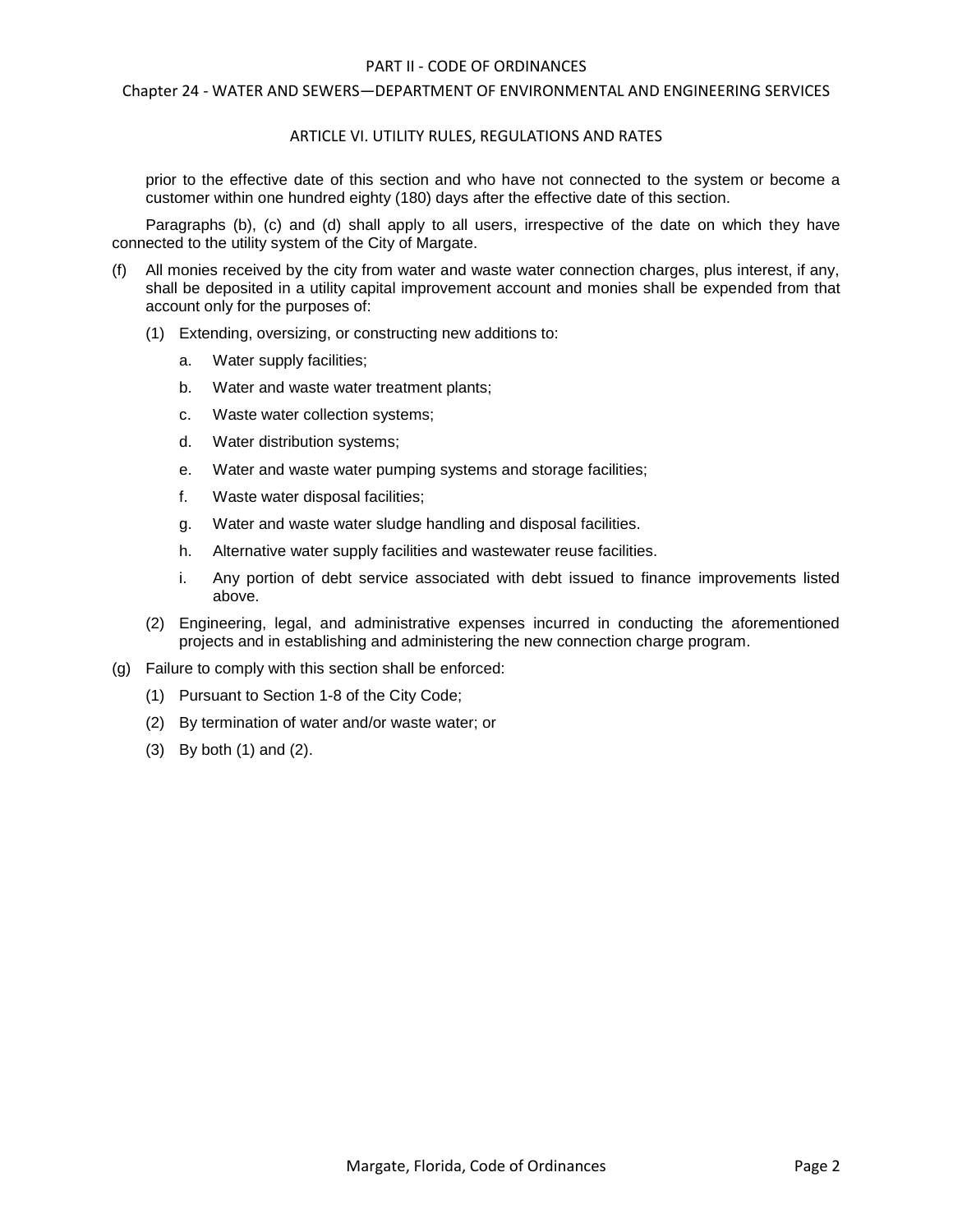# Chapter 24 - WATER AND SEWERS—DEPARTMENT OF ENVIRONMENTAL AND ENGINEERING SERVICES

# ARTICLE VI. UTILITY RULES, REGULATIONS AND RATES

# Table 1

# WATER CONNECTION CHARGE SCHEDULE

| <b>Water Service Category</b>                                                                            | Connection                           | <b>ERC</b> |
|----------------------------------------------------------------------------------------------------------|--------------------------------------|------------|
|                                                                                                          | Charge                               | Value      |
|                                                                                                          |                                      | Per        |
|                                                                                                          |                                      | Unit       |
|                                                                                                          |                                      |            |
| Single-family residence:                                                                                 |                                      |            |
| (One 5/8" × 34" meter for each residence)                                                                | \$1,790.00 each residence)           | 1.0        |
| Single-family residence:                                                                                 |                                      |            |
| (One %" meter for each residence)                                                                        | \$2,685.00 (each residence) 1.5      |            |
| Duplexes:                                                                                                |                                      |            |
| (One 5/8" × 34" meter for each residential unit)                                                         | \$1,790.00 (each unit)               | 1.0        |
| Triplexes:                                                                                               |                                      |            |
| (One 5/8" × 34" meter for each residential unit)                                                         | \$1,790.00 (each unit)               | 1.0        |
| Townhouse:                                                                                               |                                      |            |
| (One 5/8" × 34" meter for each residential unit in each<br>building)                                     | \$1,790.00 (each unit)               | 1.0        |
| Mobile home residence:                                                                                   |                                      |            |
| (One 5/8" × 34" meter for each mobile home pad)                                                          | \$1,790.00 (each mobile<br>home pad) | 1.0        |
| Mobile home residence:                                                                                   |                                      |            |
| (One meter to serve more than one residential unit,<br>meter size to be determined by city department of | \$961.23 (each mobile<br>home pad)   | 0.537      |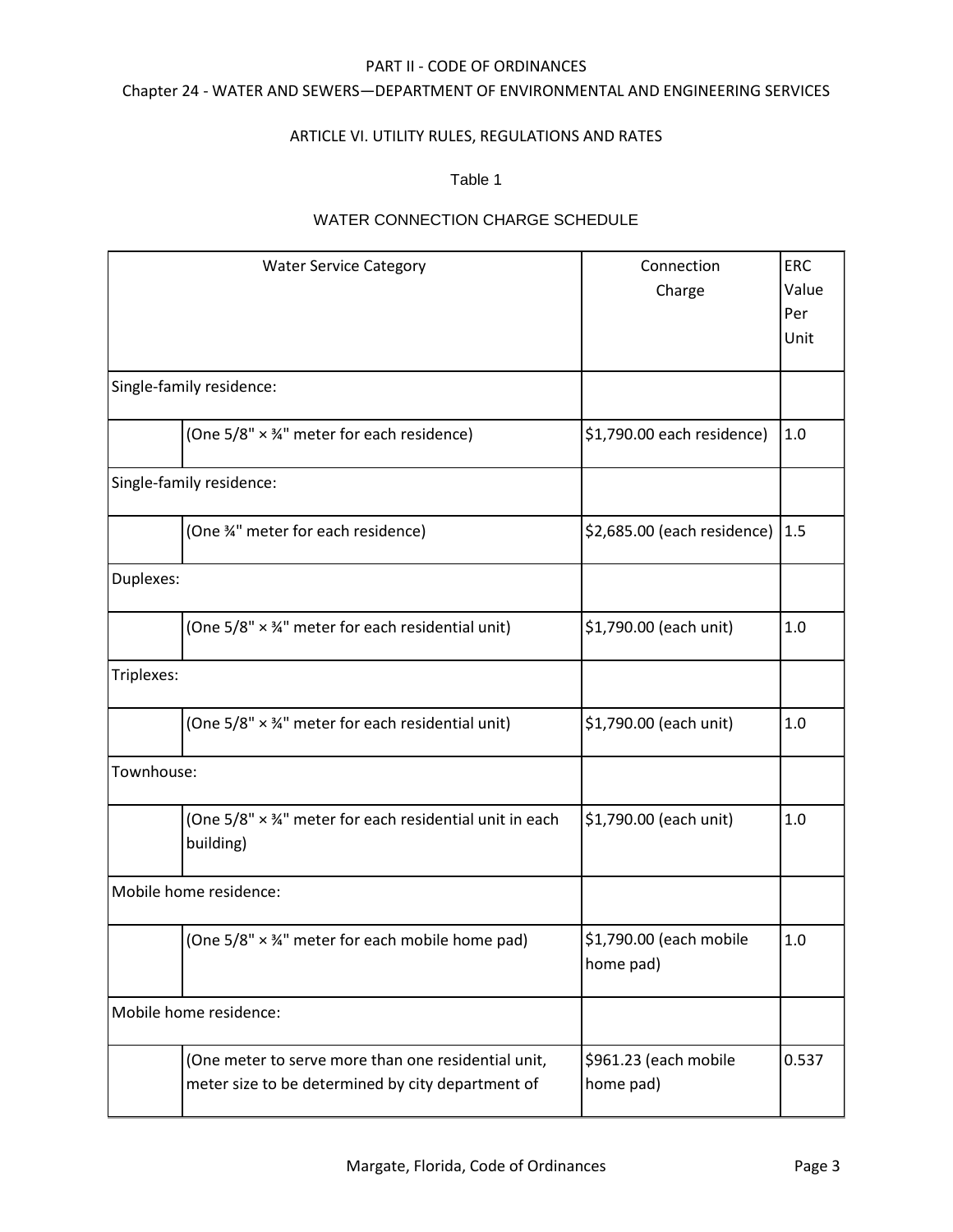# Chapter 24 - WATER AND SEWERS—DEPARTMENT OF ENVIRONMENTAL AND ENGINEERING SERVICES

|                               | environmental and engineering services)                                             |                                                       |                |
|-------------------------------|-------------------------------------------------------------------------------------|-------------------------------------------------------|----------------|
|                               | Multifamily residence:                                                              |                                                       |                |
|                               | (One meter to serve more than one residential unit<br>(apartments and condominiums) | \$961.23 (each residential<br>unit)                   | 0.537          |
| public facilities             | Commercial/industrial/                                                              | See Table 3                                           | See<br>Table 3 |
|                               | Sprinkler meters:                                                                   |                                                       |                |
| $5/8$ -inch<br>meter          |                                                                                     |                                                       | 2              |
| 1-inch<br>meter               |                                                                                     |                                                       | 6              |
| $1\frac{1}{2}$ -inch<br>meter |                                                                                     |                                                       | 9              |
| 2-inch<br>meter               |                                                                                     |                                                       | 15             |
|                               | Larger than 2-inch meter                                                            | By individual negotiation with the<br>administration. |                |

# ARTICLE VI. UTILITY RULES, REGULATIONS AND RATES

Water and Wastewater = \$1,790.00 + \$1,920.00 = \$3,710.00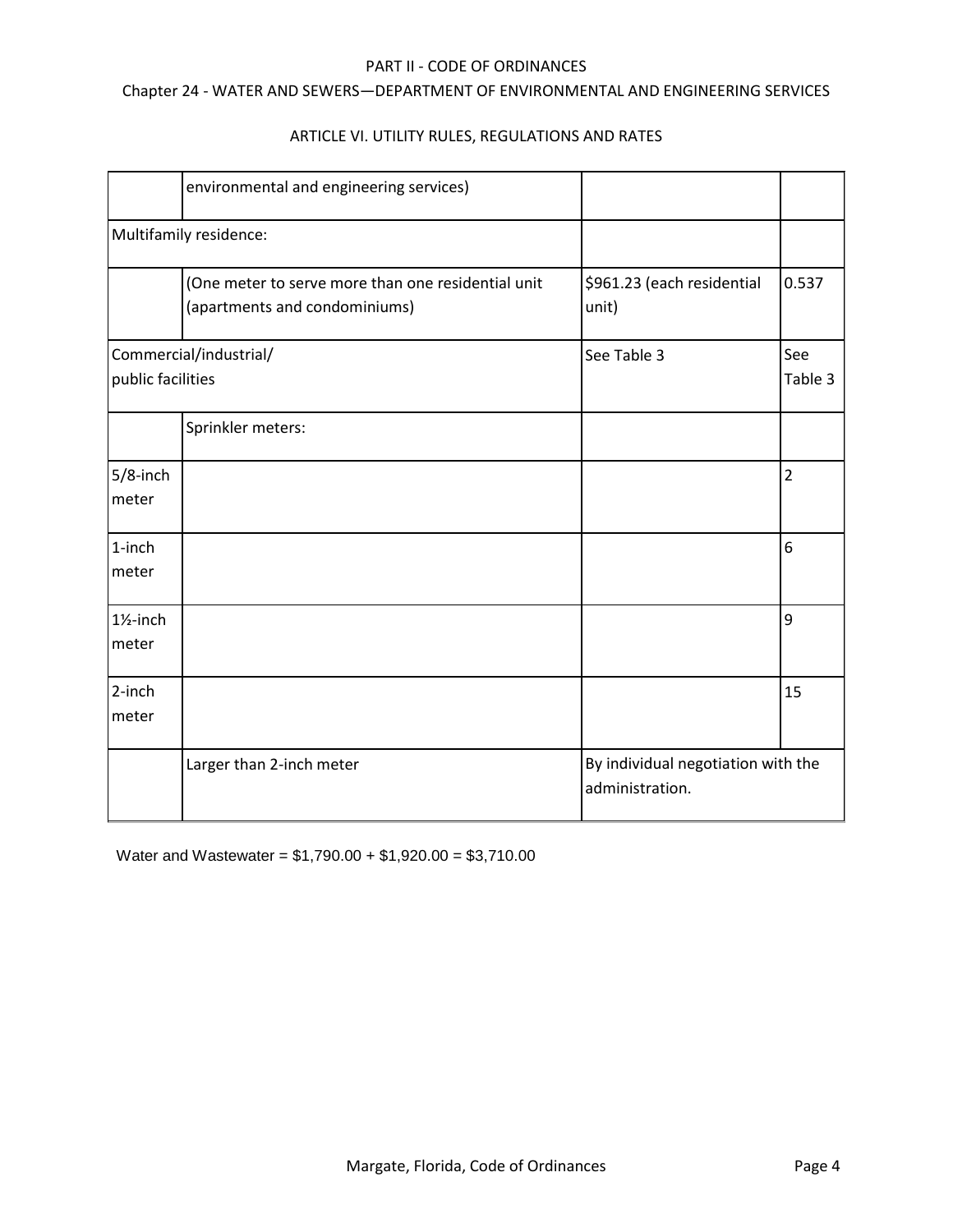# Chapter 24 - WATER AND SEWERS—DEPARTMENT OF ENVIRONMENTAL AND ENGINEERING SERVICES

# ARTICLE VI. UTILITY RULES, REGULATIONS AND RATES

# Table 2

# WASTE WATER CONNECTION CHARGE SCHEDULE

|                          | <b>Waste Water Service Category</b>                                                                      | Connection<br>Charge                 | <b>ERC</b><br>Value<br>Per<br>Unit |
|--------------------------|----------------------------------------------------------------------------------------------------------|--------------------------------------|------------------------------------|
| Single-family residence: |                                                                                                          |                                      |                                    |
|                          | (One 5/8" × 34" meter for each residence)                                                                | \$1,920.00 (each residence)          | 1.0                                |
| Single-family residence: |                                                                                                          |                                      |                                    |
|                          | (One %" meter for each residence)                                                                        | \$2,880.00 (each residence) 1.5      |                                    |
| Duplexes:                |                                                                                                          |                                      |                                    |
|                          | (One 5/8" × 34" meter for each residential unit)                                                         | \$1,920.00 (each unit)               | 1.0                                |
| Triplexes:               |                                                                                                          |                                      |                                    |
|                          | (One 5/8" × 34" meter for each residential unit)                                                         | \$1,920.00 (each unit)               | 1.0                                |
| Townhouse:               |                                                                                                          |                                      |                                    |
|                          | (One 5/7" × 34" meter for each residential unit in each<br>building)                                     | \$1,920.00 (each unit)               | 1.0                                |
| Mobile home residence:   |                                                                                                          |                                      |                                    |
|                          | (One $5/8" \times 34"$ meter for each mobile home pad)                                                   | \$1,920.00 (each mobile<br>home pad) | 1.0                                |
| Mobile home residence:   |                                                                                                          |                                      |                                    |
|                          | (One meter to serve more than one residential unit,<br>meter size to be determined by city department of | \$1,267.20 (each mobile<br>home pad) | 0.66                               |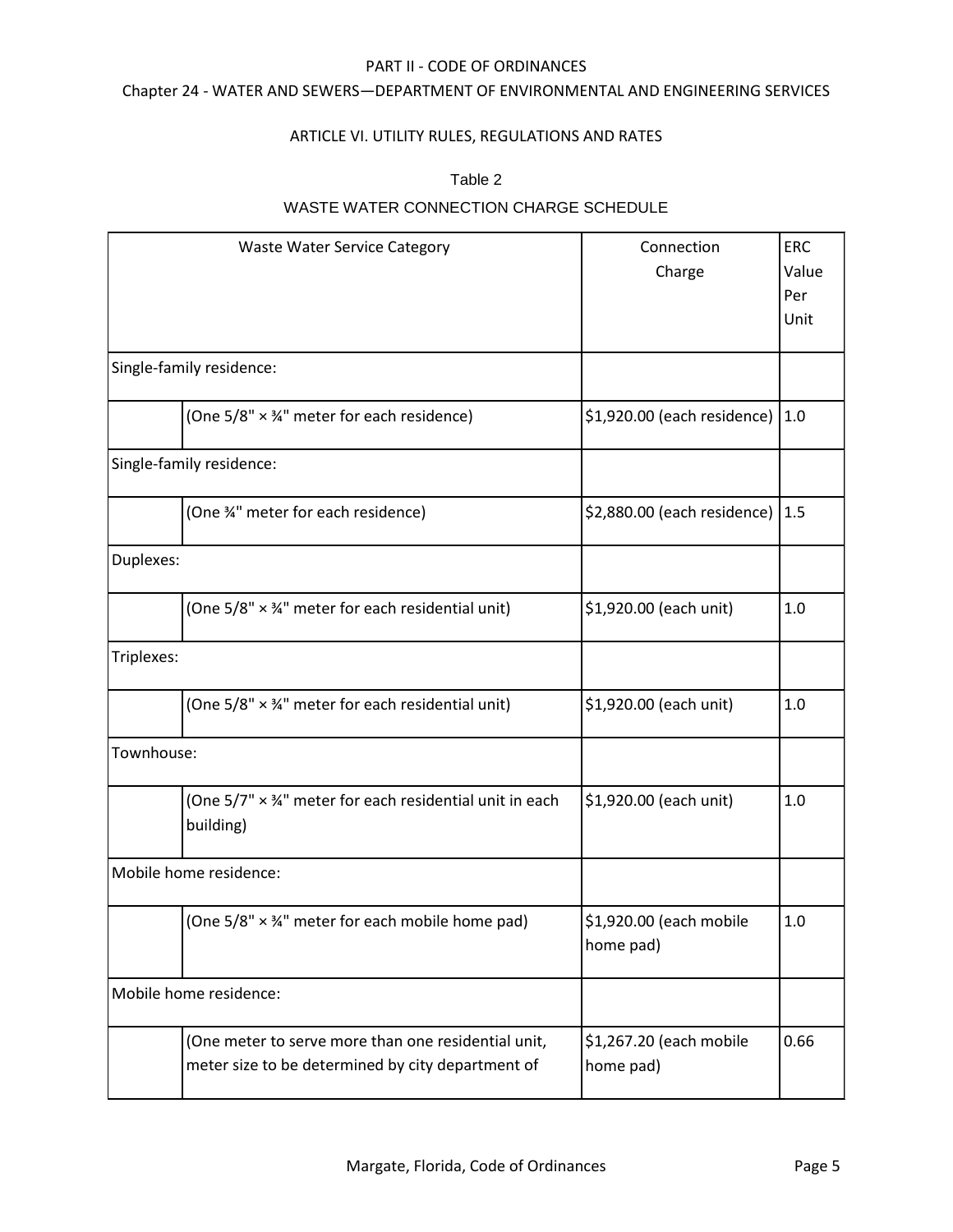# Chapter 24 - WATER AND SEWERS—DEPARTMENT OF ENVIRONMENTAL AND ENGINEERING SERVICES

# ARTICLE VI. UTILITY RULES, REGULATIONS AND RATES

|                        | environmental and engineering services)                                             |                                            |                       |
|------------------------|-------------------------------------------------------------------------------------|--------------------------------------------|-----------------------|
| Multifamily residence: |                                                                                     |                                            |                       |
|                        | (One meter to serve more than one residential unit<br>(apartments and condominiums) | \$1,267.20 (each residential 0.66<br>unit) |                       |
|                        | Commercial/industrial/public facilities                                             | See Table 3                                | <b>See</b><br>Table 3 |

# Table 3

# COMMERCIAL, INDUSTRIAL, AND PUBLIC FACILITIES FLOW ESTIMATES AND CONNECTION CHARGES

*Average Water Consumption and Waste Water Flow Estimates*

*Type of Use or Establishment (gpd—gallons per day)*

- (1) Assembly halls, auditoriums, and movie theaters:
	- (a) Without food service, gpd/seat .....3
	- (b) With food service, gpd/seat .....5
- (2) Barber shops, gpd/chair .....55
- (3) Beauty shops, gpd/station .....270
- (4) Bowling alleys:
	- (a) Without food service, gpd/sq. ft. .....0.24
	- (b) With food service, gpd/sq. ft. .....0.29
- (5) Car washes:
	- (a) Customer stall type, gpd/sq. ft. .....1.5
	- (b) Automatic and drive-through, gpd/sq. ft. .....4.8
- (6) Houses of worship:
	- (a) Without kitchen facilities, gpd/seat .....3.0
	- (b) With kitchen facilities, gpd/seat .....5.0
- (7) Clubs:
	- (a) Country or golf, gpd/member .....65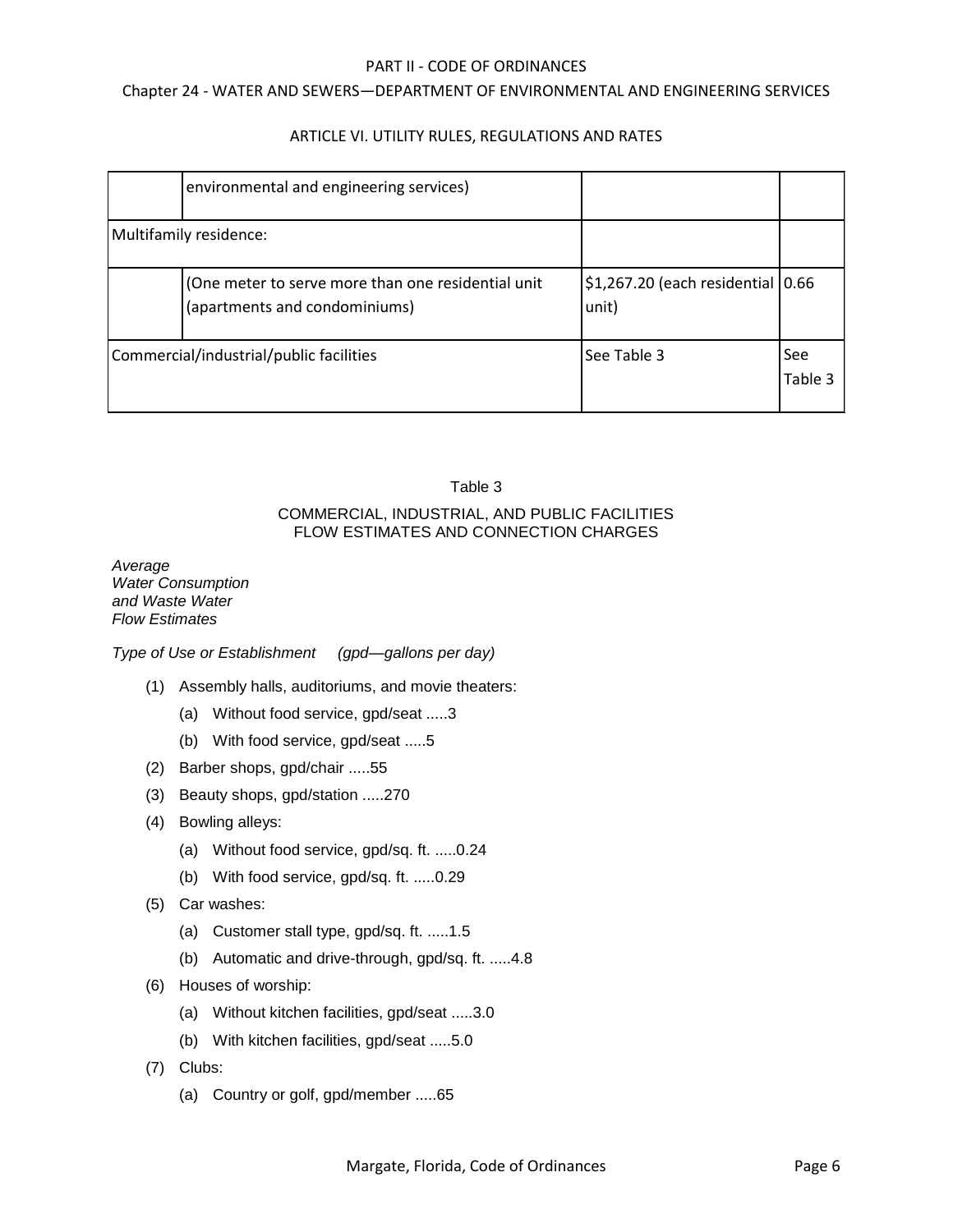# Chapter 24 - WATER AND SEWERS—DEPARTMENT OF ENVIRONMENTAL AND ENGINEERING SERVICES

# ARTICLE VI. UTILITY RULES, REGULATIONS AND RATES

- (b) Swimming or pool, gpd/member .....15
- (c) Lodges and fraternal organizations, gpd/member .....10
- (8) Cocktail lounges, gpd/seat .....10
- (9) Department stores, gpd/sq. ft. .....0.22
- (10) Detention centers and jails, gpd/beds .....100
- (11) Dance halls:
	- (a) Without food service, gpd/sq. ft. .....0.24
	- (b) With food service, gpd/sq. ft. .....0.29
- (12) Factories and industrial facilities:
	- (a) Without showers and without industrial wastes, gpd/employee/shift .....25
	- (b) With showers and no industrial wastes, gpd/employee/shift .....35
	- (c) Industrial flows to be computed and added to (a) or (b) above.
- (13) Hospitals, gpd/bed .....350
- (14) Hotels/motels:
	- (a) Without food service and/or meeting facilities, gpd/room .....250
	- (b) With food service and/or meeting facilities, gpd/room .....350
- (15) Institutions (resident), gpd/person .....100
- (16) Commercial laundries, gpd/sq. ft. .....0.25
- (17) Laundromats, gpd/sq. ft. .....2.2
- (18) Light industrial use with no industrial wastes, gpd/employee .....15
- (19) Nursing, rest, and boarding homes, gpd/bed .....135
- (20) Office buildings:
	- (a) General offices, gpd/sq. ft. .....0.24
	- (b) Medical offices, gpd/sq. ft. .....0.60
- (21) Restaurants:
	- (a) Conventional, gpd/seat .....30
	- (b) Conventional, 24-hour, gpd/seat .....40
	- (c) Fast food, gpd/seat .....40
- (22) Service, filling, or gas stations, gpd/sq. ft. of enclosed space .....0.30
- (23) Schools:
	- (a) Nursery, kindergarten, elementary, and junior high, gpd/student .....15
	- (b) Senior high, gpd/student .....25
	- (c) Boarding schools, gpd/student .....75
- (24) Stadiums, frontons, ballparks, gpd/seat .....3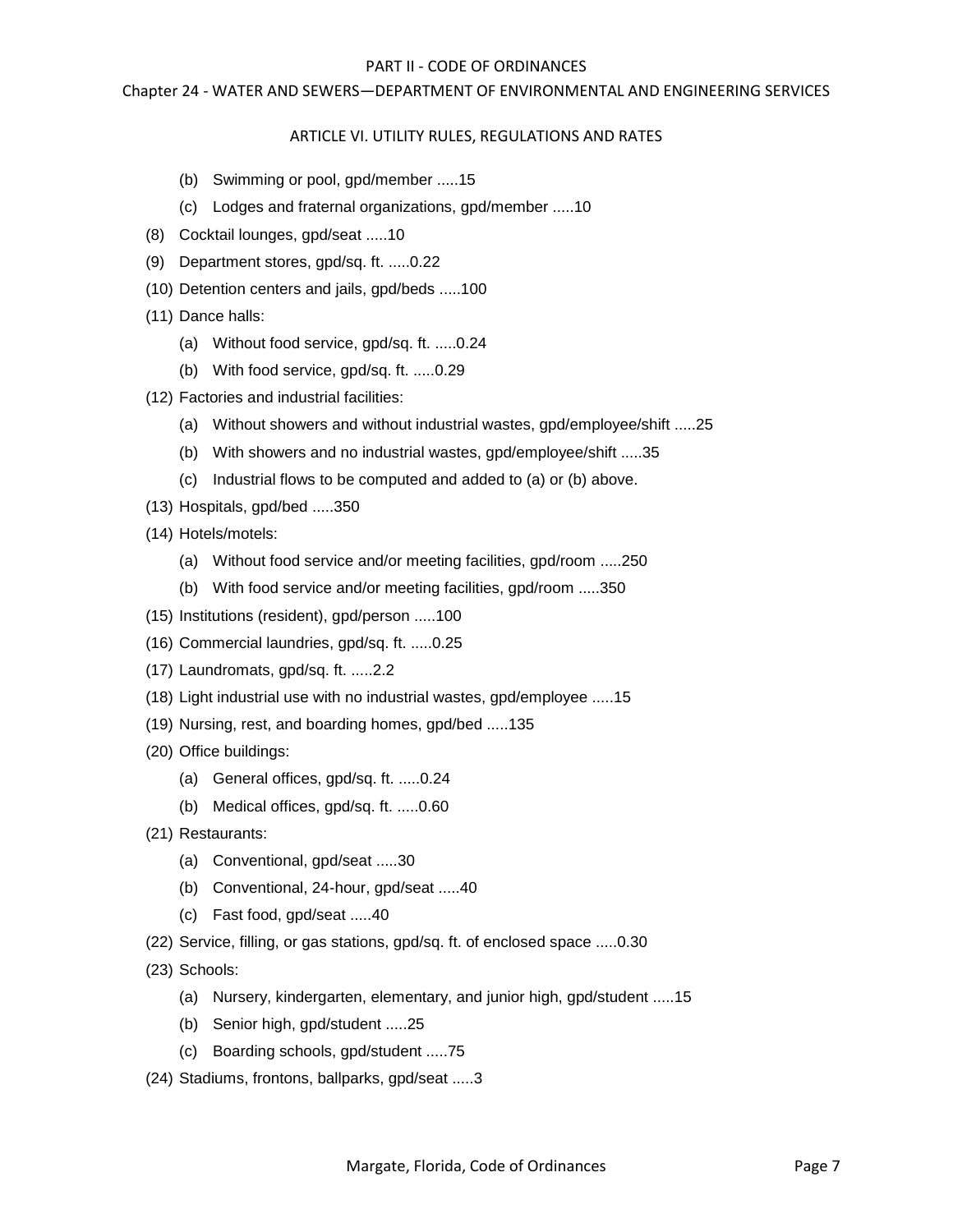## Chapter 24 - WATER AND SEWERS—DEPARTMENT OF ENVIRONMENTAL AND ENGINEERING SERVICES

## ARTICLE VI. UTILITY RULES, REGULATIONS AND RATES

*Average Water Consumption and Waste Water Flow Estimates*

*Type of Use or Establishment (gpd—gallons per day)*

(24.1) Sprinkler meters:

5/8-inch meter .....2 (ERC value)

1-inch meter .....6 (ERC value)

1½-inch meter .....9 (ERC value)

Larger than 2-inch meter .....By individual negotiation with the administration.

- (25) Supermarkets and grocery stores, gpd/sq. ft. of total roof area .....0.15
- (26) Tourist campgrounds and recreational parks:
	- (a) With central toilet facilities, gpd/space .....125
	- (b) With individual waste water service for each space, gpd/space .....180
- (27) Warehouses:
	- (a) Without water closets, gpd/sq. ft. .....0.15
	- (b) With water closets .....Add 200 gpd/water closet
- (28) The following commercial uses or establishments will be assigned a minimum of 1.0 ERC per unit in the absence of actual water consumption data for similar commercial units:
	- (a) Appliance stores;
	- (b) Book stores;
	- (c) Camera and hobby shops;
	- (d) Card shops;
	- (e) Gift shops;
	- (f) Hardware stores;
	- (g) Jewelry stores;
	- (h) Paint stores;
	- (i) Record and tape stores;
	- (j) Travel agencies; and
	- (k) Similar retail establishments.

*Notes:*

- (a) Each commercial use, unit, or establishment shall have a minimum of 1.0 ERC or 1.0 ERC per water meter, whichever is greater.
- (b) Where an applicant furnishes one year's water consumption records for an equal or similar establishment not conforming to any of the above, these records may be used in determining connection fees. Records furnished must be certified by the water utility serving the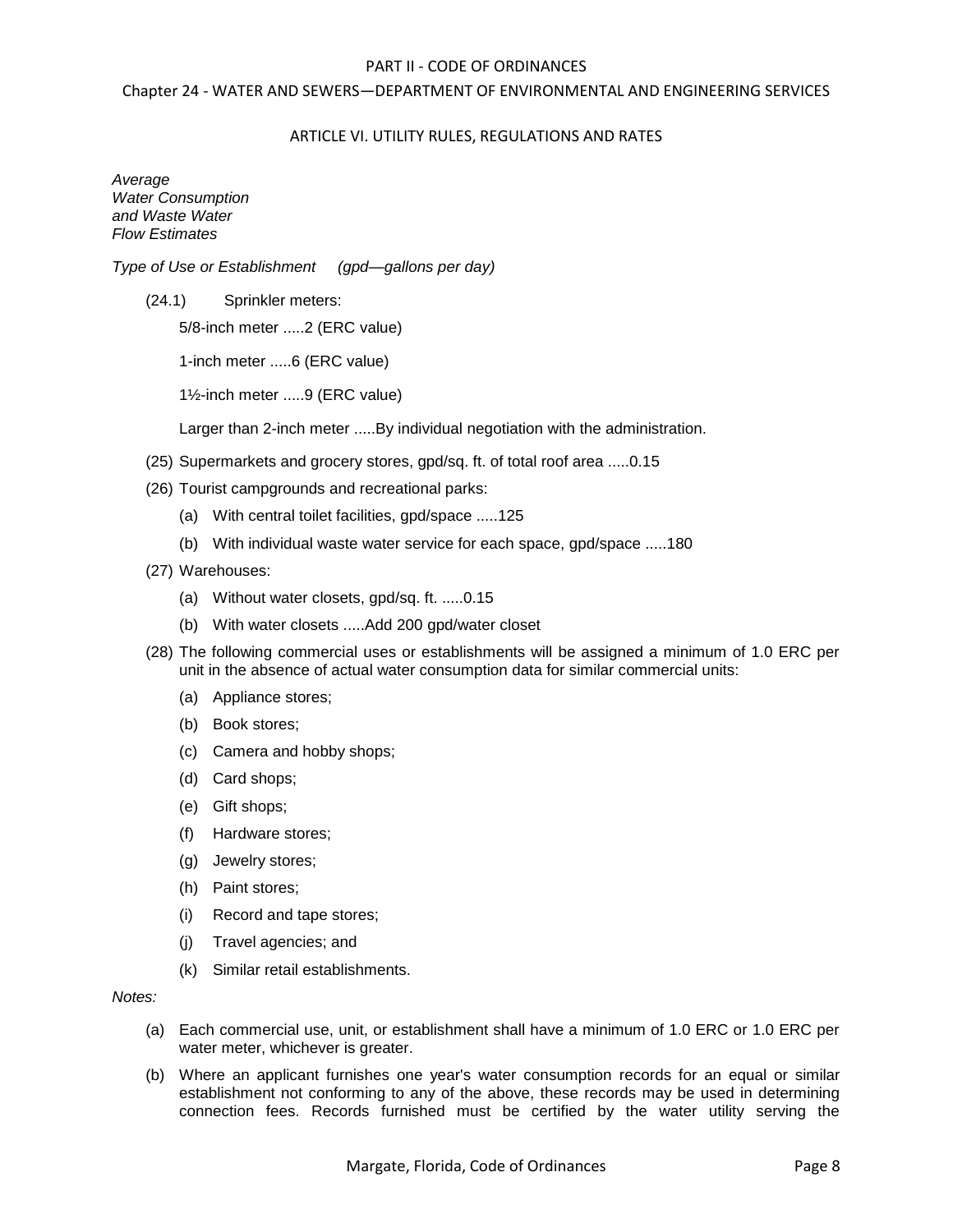## Chapter 24 - WATER AND SEWERS—DEPARTMENT OF ENVIRONMENTAL AND ENGINEERING SERVICES

## ARTICLE VI. UTILITY RULES, REGULATIONS AND RATES

establishment and based upon full occupancy. In the event that the applicant's establishment does not conform to any of the above and Florida records from similar establishments cannot be furnished, the applicant's registered engineer shall submit a certified and sealed flow estimate for review and possible approval by the director of environmental and engineering services.

(c) Matters of interpretation and definition shall rest with the city administration.

#### *Sample Calculation:*

Apply the following factors to the above data to obtain the appropriate connection charge for the intended use:

*Example:* Assume a hospital with one hundred (100) beds. Refer to Item 13 of Table 3 to ascertain flow value. Calculate all ERC values to the nearest one-hundredth (0.01) ERC.

Total ERC value (100 beds  $\times$  350 gpd/bed) divided by (335 gbd/ERC) = 104.48 ERCs

Water connection charge: 104.48 ERCs × \$1,790.00 per water ERC = \$187,019.20

Sewer connection charge:  $104.48$  ERCs  $\times$  \$1,920.00 per sewer ERC = \$200,601.60

# Total connection charges: 104.48 ERCs × \$3710.00/ERC = \$387,620.80

(Ord. No. 82-31, § 1, 9-15-82; Ord. No. 83-3, § 1, 2-2-83; Ord. No. 83-8, § 1, 4-6-83; Ord. No. 83-42, §§ 1, 2, 12-22-83; Ord. No. 85-24, § 1, 6-19-85; Ord. No. 85-40, § 1, 10-16-85; Ord. No. 91-15, § 1, 6-19-91; Ord. No. 2008-20, § 1, 12-10-08)

# **Editor's note—**

Ordinance No. 83-8, § 1, adopted April 6, 1983, amended § 24-73 by adding a new item (24) to Table 3 of said section. Inasmuch as Table 3 of § 24-73 already contains an item (24), the editor has redesignated those provisions amending Table 3 as item (24.1).

# **Sec. 24-74. Implementation of water and sewer connection charges.**

- (a) It shall be the policy of the City of Margate that all water and sewer facilities which are determined by the administration to be needed to serve new and prospective users of the Margate Water and Sewer Systems shall be constructed at the cost of said new and prospective users of the Margate Water and Sewer System, except as provided herein.
- (b) In order to implement the above-described policy of the City of Margate, those portions of the water and sewer connection charges as enacted by the city which are necessitated by the cost of new facilities for new and prospective users shall be prepaid by said users in cash at the time that said new users indicate to the city that they desire water and/or waste water plant capacity specifically built and reserved for said users. This section hereby implements the connection charge prepayment provisions of Section 24-73(a) of the City Code.
- (c) No new water and/or sewer capacity shall be approved unless allocation of water and/or sewer capacity has been requested and paid for prior to the City of Margate constructing the same, except as provided herein.
- (d) Prepayment of connection charges shall be one thousand nine hundred twenty dollars (\$1,920.00) per sewer ERC and one thousand seven hundred ninety dollars (\$1,790.00) per water ERC, for a total prepayment of three thousand seven hundred ten dollars (\$3,710.00) per ERC. Such connection charges shall be subject to adjustment as provided in section 24-73.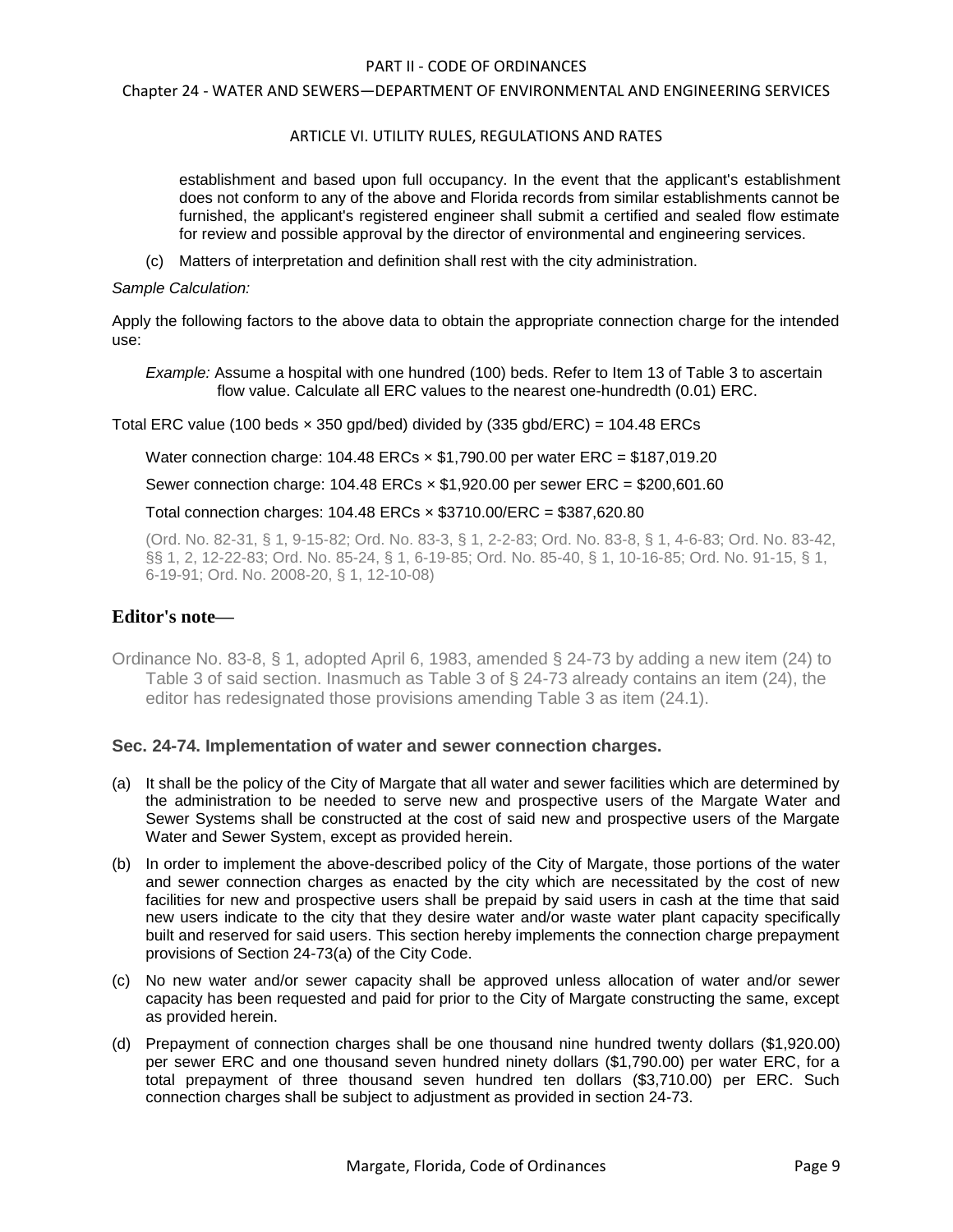## Chapter 24 - WATER AND SEWERS—DEPARTMENT OF ENVIRONMENTAL AND ENGINEERING SERVICES

## ARTICLE VI. UTILITY RULES, REGULATIONS AND RATES

- (e) The city commission may allocate water and sewer capacity to prospective new users who have not complied with paragraph (c) above but who pay all current appropriate charges including those in paragraph (d) above on the following terms: That any prospective user of water and/or sewer capacity within the Margate Utility Service Area, which is generally the geographic area including the City of Margate, and the portion of the City of County [Coconut] Creek south of Coconut Creek Parkway, all of which comprise the area supplied by the City of Margate with waste water and water service, which comes before the city commission of the City of Margate for a variance from the above terms showing the following:
	- (1) That they seek capacity for no more than ten (10) equivalent residential units;
	- (2) That they have never requested a variance to the above terms on any prior occasion; and,
	- (3) That they satisfy the city commission that they were not given the opportunity to participate in the reservation of capacity program before said plant capacity was built, or that hardship not of their own making existed preventing them from availing themselves of said opportunity.
- (f) Notwithstanding the above, and upon payment of all currently applicable charges (including those contained in paragraph (d) above), the city commission may allocate more than five (5) equivalent residential units to any prospective user where it finds that the approval of the prospective new user serves a community-wide public purpose other than the construction of said project, the generation of tax revenue or the creation of employment within the City of Margate. Such finding of communitywide public purpose by the city commission includes the preservation of the integrity of the City of Margate Utility Service Area which includes the geographic area including the City of Margate and the portion of the City of Coconut Creek south of Coconut Creek Parkway, all of which comprise the area supplied by the City of Margate with waste water and water service.
- (g) The city commission may allocate water and sewer capacity to a new user who has complied with paragraphs (a), (b), (c), and (d) above and is therefore a part of the prepayment program on the following terms:
	- (1) That the user request a variance before the city commission of the City of Margate demonstrating the following:
		- a. That the user demonstrate a hardship in that the user is unable to construct a specific development or developments without additional ERCs for water and/or sewer;
		- b. That the user demonstrate that any contemplated development or developments have been considered by the development review committee of the City of Margate for site plan review;
		- c. That the user demonstrate that the user or his predecessor in good faith underestimated its need upon joining the prepaid program;
		- d. That the user demonstrate that it has not requested a prior variance pursuant to this section.
	- (2) The city commission, with input from the administration, shall grant no more than ten (10) ERCs or an additional ten (10) per cent over and above the ERCs that an original participant/purchaser in the prepaid program had previously purchased in said program, whichever is greater, but only upon a finding that the user or its predecessor had, at the time of joining the prepaid program, reasonably anticipated prospective uses for the property which is the subject of the variance. No more than ten (10) ERCs or ten (10) per cent over the original purchase of ERCs shall be granted to any subsequent users and all subsequent users shall take subject to, and limitation of, the previous variances granted to users who are successors to the same original participant/purchaser in the program.